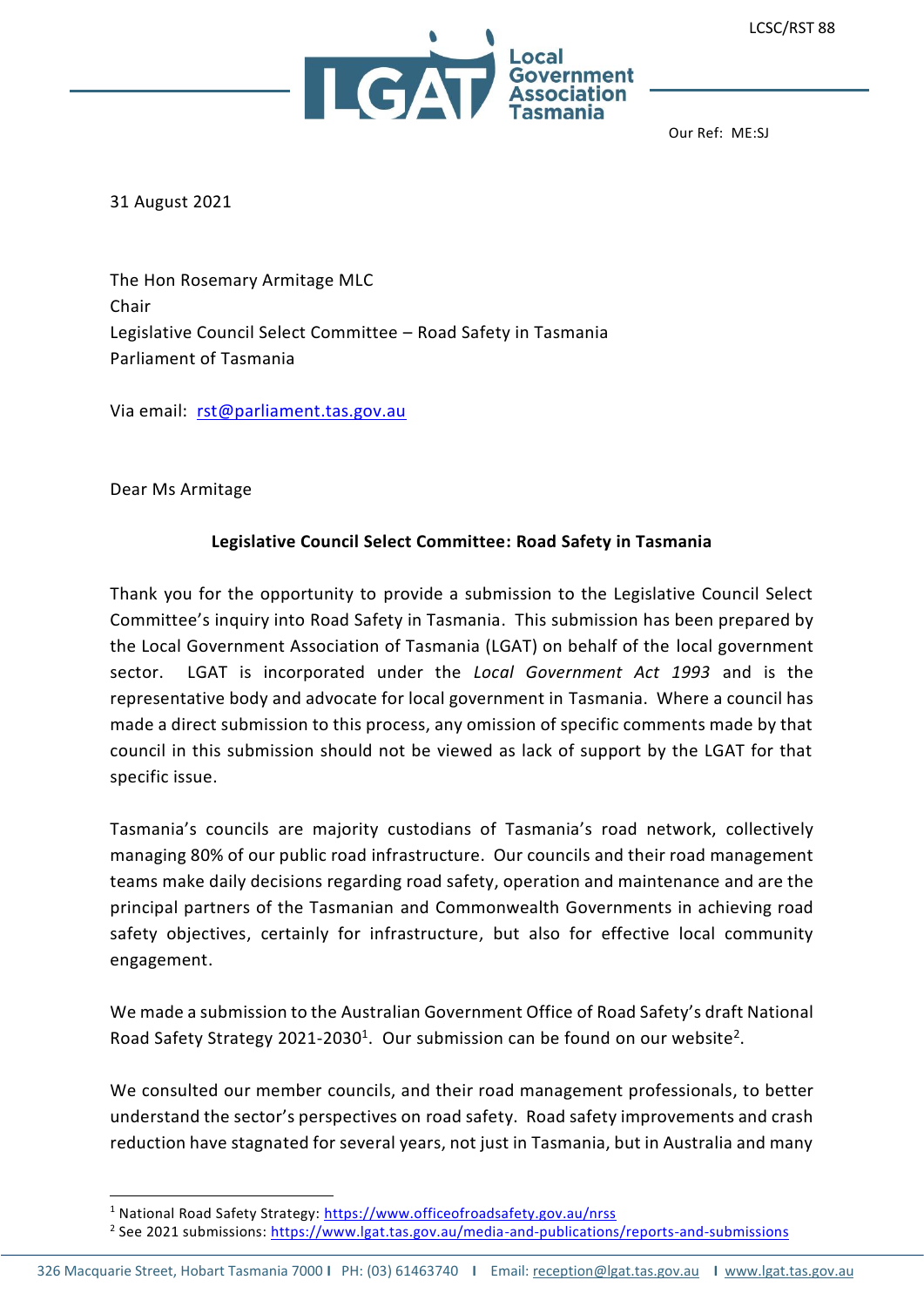developed nations. Significant change is required as we reach diminishing returns in our efforts to achieve zero serious injuries and fatalities on Tasmania's roads.

#### **Funding Model Must Change**

Councils report that the current Commonwealth and Tasmanian Government funding streams for road safety such as Blackspot, Vulnerable Road User Program, Safer Rural Roads Program and others, are no longer fit for purpose. The limited submission timeframe in an annual return cycle creates a limited planning horizon for submissions and limits their ability for strategic investment. Their nature tends to push councils to address road safety on a site-by-site basis and limits the ability to link with neighbouring and interconnected road management authorities as they search for eligible projects to nominate. It is now difficult to find projects that meet funding eligibility criteria, as these programs have been running for many years, with the easy wins and low-hanging fruit having been addressed. We are seeing diminishing returns of efforts to achieve on-ground improvements in road safety.

The current funding regime does not support long-term, collaborative, strategic and network approaches and as a result limits Tasmania's ability to properly address road safety. To seriously address road safety the programs need to be reviewed as a whole, rather than individually, to lift the effectiveness of investment and move road safety forward.

Investment needs to move from tactical to strategic; from site specific to network; from short or annual horizon to a multi-year view; from road managers acting in isolation, to collaboratively assessing road network safety needs and informing investment across the whole of the road network. We recommend that funding models directly support collaboration between road managers for funding decisions, the development of road network safety plans, and multi-year investment with a whole-of-road network view.

# **Sustainable Revenue for Road Safety and Infrastructure**

Improving road safety requires more funding. Usefully, there are two existing funding sources that come from road users – speeding fines and the heavy vehicle motor tax.

# *Speeding Fine Revenue*

Speeding fine revenue is an ideal funding source to reinvest into road safety initiatives, as it is directly linked to unsafe driving behaviour. It works like a user charge, increasing revenue while people drive at unsafe speeds and decreasing as people drive safely, so investment changes proportionately with risky behaviour. It also means that speeding offenders pay for these road safety projects, rather than people driving safely within speed limits. This is probably why other Australian states do exactly this, reinvesting fines related to unsafe road behaviour into achieving road safety, and why Tasmania should join its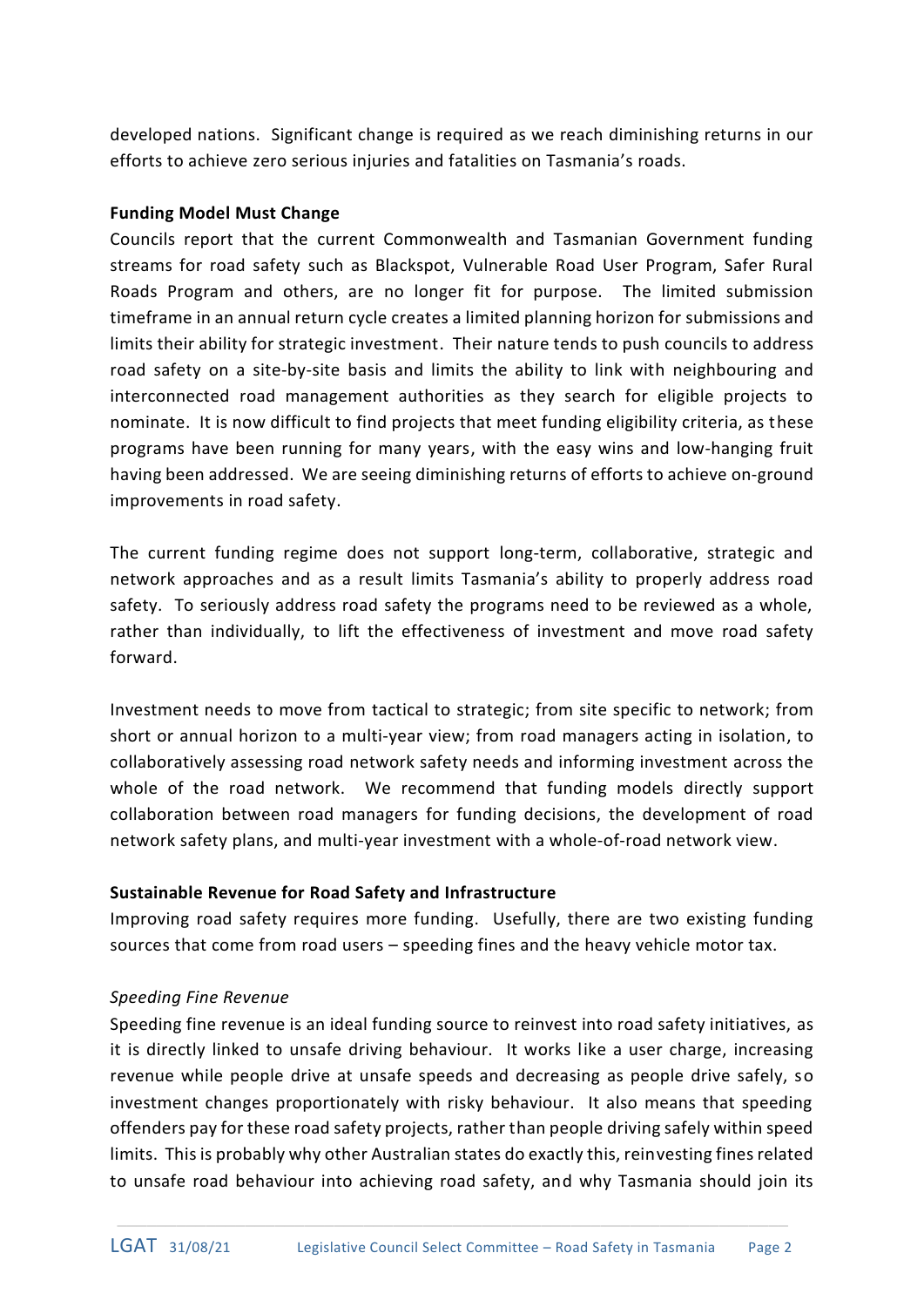interstate counterparts in doing the same. LGAT is not alone in calling for this<sup>3</sup>, the Royal Automobile Club of Tasmania also calls for the same logical reinvestment of speeding fine revenue<sup>4</sup>.

# *Heavy Vehicle Motor Tax*

The second revenue source is the heavy vehicle motor tax (HVMT) that is charged to heavy vehicle road users to recover the road construction and maintenance costs attributable to heavy vehicles. As it is charged to cover the costs of impact to road infrastructure caused by heavy vehicle road usage across the network it is ideal to be redirected back into road infrastructure accessed by heavy vehicles, where it could be used to support safer infrastructure and a safer Tasmanian road network.

Unfortunately, this revenue is not distributed across the road network – state and local – fairly. The Tasmanian Government has allocated the same amount, \$1.5 million per annum for local roads for the last 25 years. This means that the proportion of HVMT revenue provided for local roads today is less than half of what it was in 1996, even though heavy vehicle road access has increased dramatically over this time. This continued reduction in proportional distribution to local roads is not caused by a lack of revenue, as since its introduction the HVMT has more than doubled. This because it is a sustainable user charge that increases proportionately with increased heavy vehicle road usage. The effect of this disproportionate funding allocation is that local roads bear the costs and impacts of heavy vehicle access, while the Tasmanian Government collects the revenue that this access supports. This also forces councils to divert more ratepayer funding for road safety improvements that should be supported through this existing sustainable revenue stream.

The opportunity to support road safety that is provided by the HVMT is not being realised because it is not being equitably distributed across the Tasmanian road network. LGAT calls on the Tasmanian Government to stop reducing local road funding and to start distributing the HVMT revenue to local roads according to heavy vehicle usage across Tasmania's road network.

# **A Better Understanding of Crash Causes and how to Treat Them**

Councils report that the availability and usefulness of relevant crash data has diminished over recent years. While the Department of State Growth provides information when requested, access to it is not regular and readily-accessible posing an unnecessary limitation on building local government understanding of underlying road safety issues. The available data lacks critical details, such as contributory factors to accidents. Providing road manager access to detailed police reports, while managing privacy, would help local

*\_\_\_\_\_\_\_\_\_\_\_\_\_\_\_\_\_\_\_\_\_\_\_\_\_\_\_\_\_\_\_\_\_\_\_\_\_\_\_\_\_\_\_\_\_\_\_\_\_\_\_\_\_\_\_\_\_\_\_\_\_\_\_\_\_\_\_\_*

<sup>&</sup>lt;sup>3</sup> See Road Safety: <u>https://www.lgat.tas.gov.au/member-services/lgat-advocacy/state-election-2021</u>

<sup>&</sup>lt;sup>4</sup> See Priority 1: <u>https://www.ract.com.au/community/advocating-change/state-election-2021</u>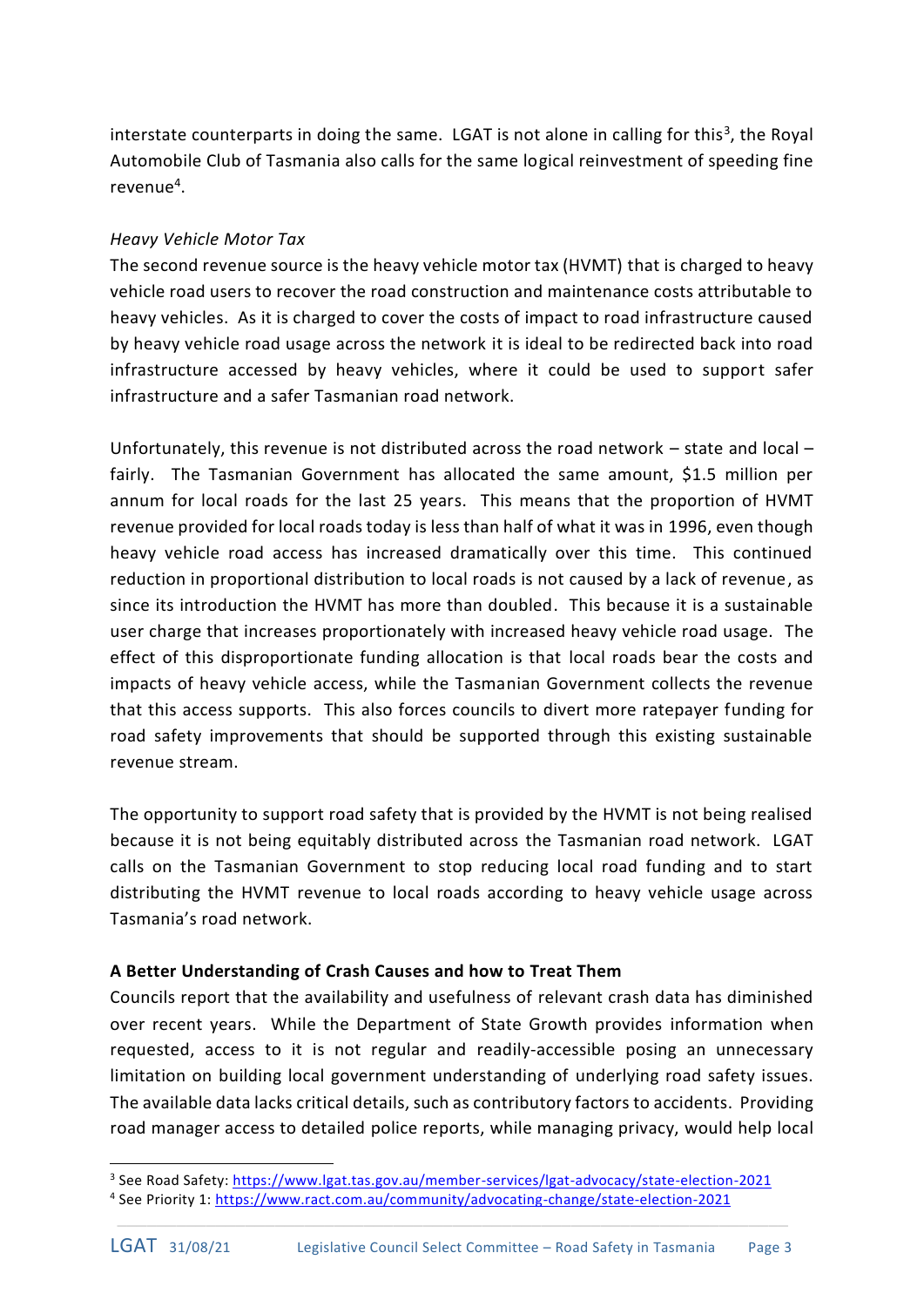government professionals develop a more complete understanding of crash patterns and road infrastructure issues and help inform appropriate treatments. We support an open data approach to all non-sensitive road crash data, as has been done in other states<sup>5</sup>.

The ability of councils to properly interrogate this data is variable and limited, in part due to data accessibility and quality, but also by access to the right technical expertise and experience within a council. There is also very limited opportunity to collaborate between road managers, both state and local, to share lessons learnt and build a strategic understanding of crash causes, appropriate responses and treatments, as well as how to prioritise these responses in the resource-constrained environment that road managers operate within.

Finally, a proper understanding of crash causes may require a dedicated unit within the State Government or with cross-organisational collaboration. Councils draw attention to the December 2020 RAC Foundation report, *International Review of Road Collision*  Investigation Approaches<sup>6</sup>, to help inform this response.

#### **Growing Specialist Skills**

For a number of years recruiting skilled engineering, civil design staff, experienced road management and safety professionals has been difficult for all sectors in Tasmania. This includes the consultancies that councils rely on to bring in specialist skills. This is a combined capability and capacity issue and Tasmania needs a strategy to grow these skills locally.

This is likely to remain a challenge into the medium term. Given that, collaboration between road managers remains the most efficient way to share skills and improve capability and capacity issues.

# **Driver Behaviour Requires Culture Change and Collaborative Leadership**

Driver behaviour has a fundamental role to play in road crashes and their causes. While driverless vehicles are on the horizon, we are many years from widespread adoption and passenger vehicles are not the only vehicles or road users. We cannot wait for autonomous vehicles, nor would it be appropriate to rely on them in the future.

Driver and road safety awareness programs could be improved by embedding them into existing training and education systems, such as vocational training or similar. This could complement existing programs aimed at targeting at-risk groups in the community, such as new drivers emerging from secondary schools.

<sup>&</sup>lt;sup>5</sup> See: <u>https://www.data.qld.gov.au/dataset/crash-data-from-queensland-roads</u>

<sup>&</sup>lt;sup>6</sup> See: <u>http://www.forensic-ai.co.uk/2020/12/10/rac-foundation-international-review-of-road-collision-</u> [investigation-approaches-report/](http://www.forensic-ai.co.uk/2020/12/10/rac-foundation-international-review-of-road-collision-investigation-approaches-report/)